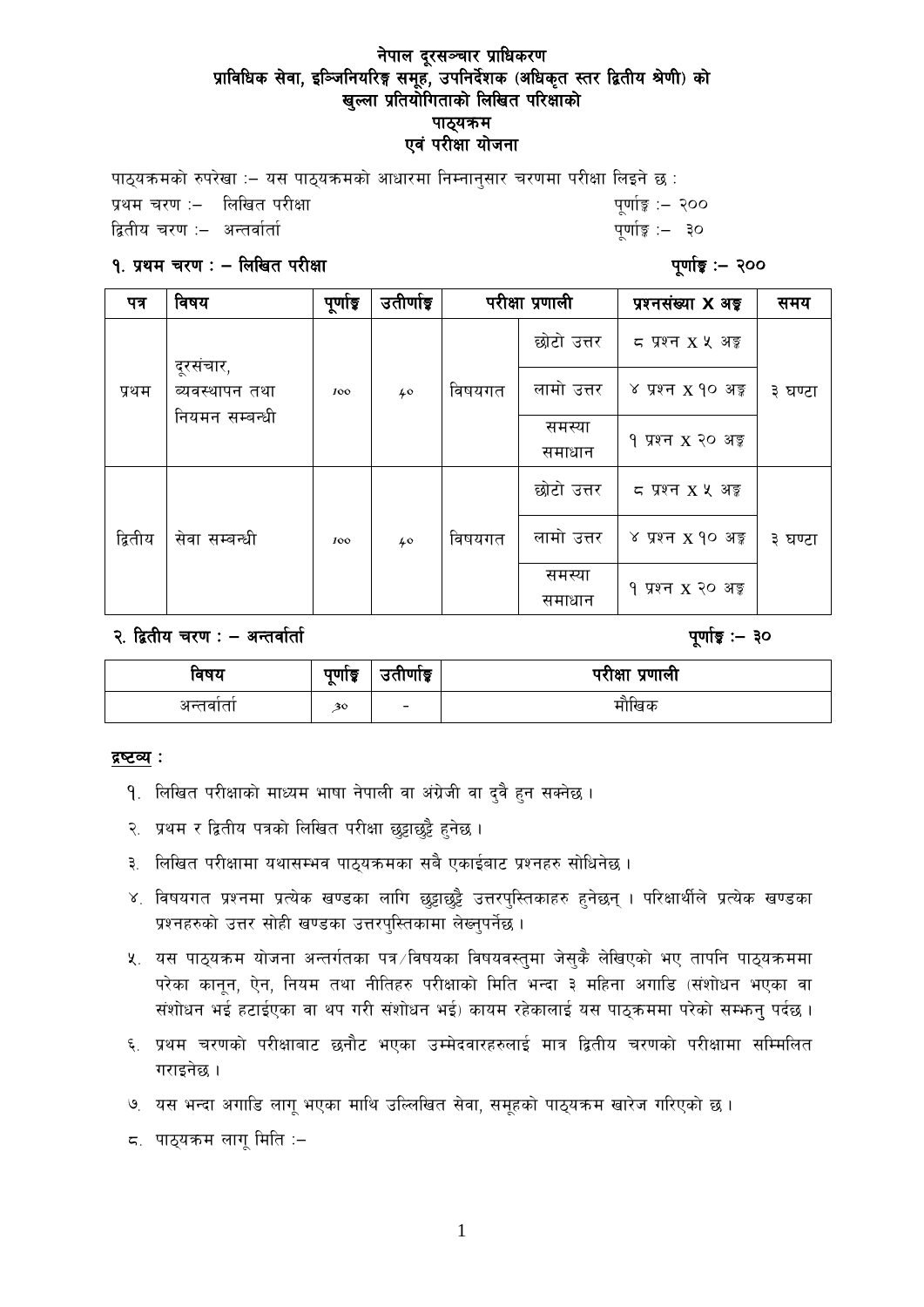### नेपाल दूरसञ्चार प्राधिकरण प्राविधिक सेवा. इञ्जिनियरिङ्ग समह. उपनिर्देशक (अधिकत स्तर द्वितीय श्रेणी) को खल्ला प्रतियोगिताको लिखित परिक्षाको पाठ्यक्रम प्रथम पत्रः दुरसंचार, व्यवस्थापन तथा नियमन सम्बन्धी

#### **Section (A) – 50 Marks**

#### **1. Telecommunications and Society**

- 1.1 Principles of Telecommunication
- 1.2 Social & Cultural aspects of Telecommunication
- 1.3 Role and importance of Telecommunication/ ICT in national development,
- 1.4 Information superhighway
- 1.5 Relevance of global information network
- 1.6 Convergence technologies
- 1.7 Declaration of Principles of the World Society on Information Systems (WSIS), 2003 and Agreement on the Tunis Commitment, 2005,WSIS Outcomes and the WSIS+10 Vision for WSIS Beyond 2015
- 1.8 Sustainable Development Goals (SDGs)
- 1.9 Indicators as adopted by the nations of the world
- 1.10 ITU, APT, SATRC, ICAO, INTELSAT, INMARSAT, ABU (Asia Pacific Broadcasting Union), WTO
- 1.11 Disaster Communications
- 1.12 Principles of unbundling, Local loop unbundling, shared access and Bit Stream Access

### **2. Regulatory Aspects**

### 2.1 **Licensing of Telecom Services:**

2.1.1 Licensing Service: Licensing Objective, Licensing Process & Licensing rules in WTO regulation reference paper

### 2.2 **Numbering and Interconnection**

- 2.2.1 ITU Recommendations for numbering system for Telephone & Voice
- 2.2.2 National Numbering Plan
- 2.2.3 Mobile Number Portability
- 2.2.4 Interconnection issues
- 2.2.5 Interconnection Guidelines, 2065

### 2.3 **Universal Service Obligation (USO)**

- 2.3.1 Provisions on RTDF in Telecommunication Act, 2053 and Telecommunication Policy, 2060, RTDF Bylaw, 2012 A. D.
- 2.3.2 Issues on RTDF Utilization: Technical Domain, Financial Domain and Business Domain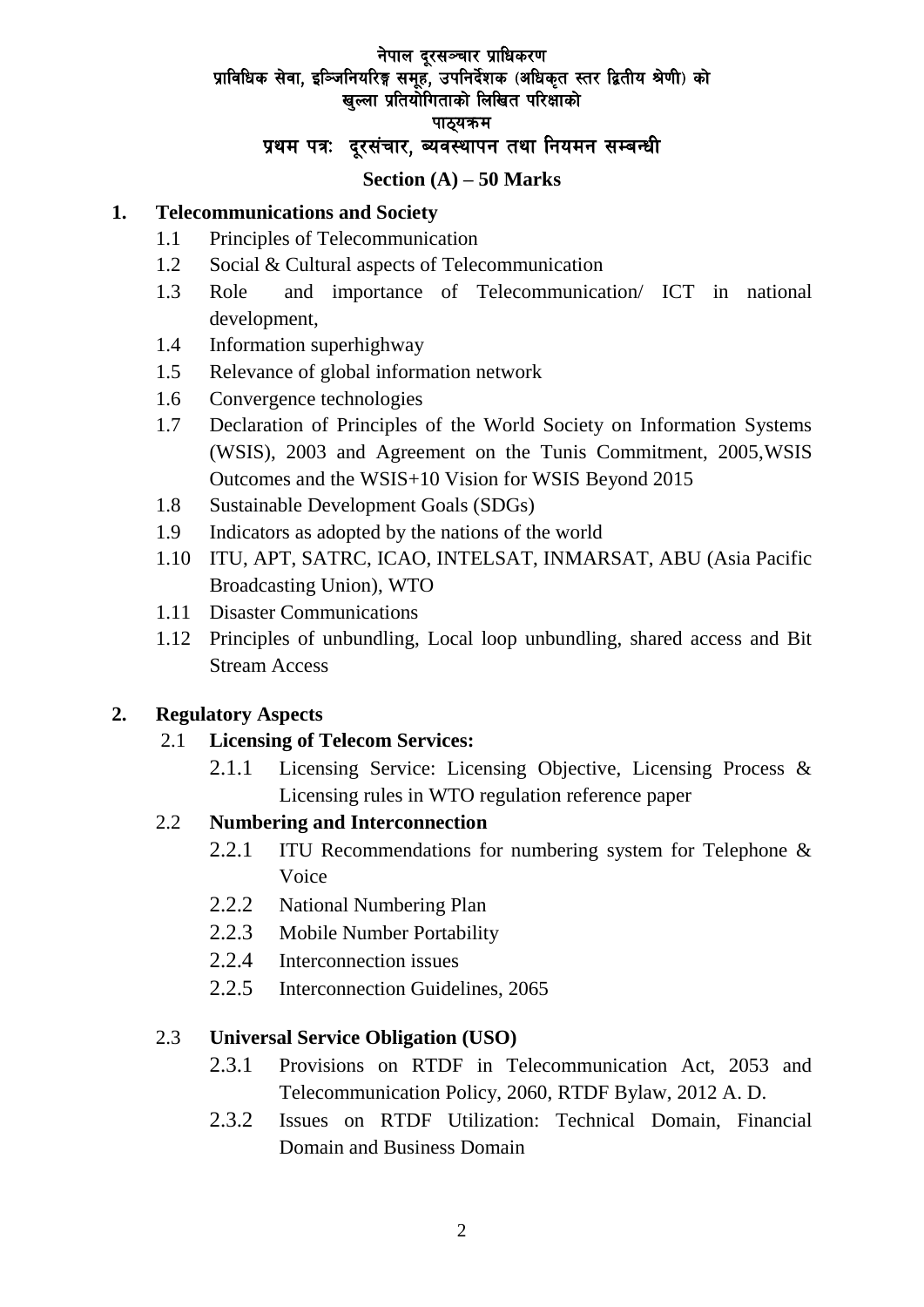2.3.3 Practices, Limitation, Challenges and Opportunities for the Disbursement of RTDF

# 2.4 **Radio Spectrum Management**

- 2.4.1 Spectrum Management Principles
- 2.4.2 National Spectrum Management Policies
- 2.4.3 National Frequency Allocation Plan (NFAP), 2060,
- 2.4.4 Radio Spectrum Measurement and Monitoring
- 2.4.5 Techniques adopted for Assignment of spectrum: Administrative Pricing, Beauty Contest, and Auctioning of Spectrum, Advantages and disadvantages of each in the context of Nepal
- 2.4.6 Spectrum Pricing
- 2.4.7 Engineering Spectral analysis and interference resolving

# 2.5 **Standardization of Telecommunication Equipment and Services**

- 2.5.1 Telecommunication Equipment Standardization
- 2.5.2 Type Approval of Radio Telecommunication Terminal Equipments,
- 2.5.3 Standards on EMR from Mobile Tower,
- 2.5.4 Testing of Radio Telecommunication Terminal Equipments EMC, Safety, RF, SAR
- 2.5.5 Quality of Experience (QoE)
- 2.5.6 QoS benchmarks as set out by NTA for Telephone services including Mobile Service based on GSM/3G/4G technology and Internet Services
- 2.5.7 Billing performance, Billing Accuracy & its Audit
- 2.5.8 QoS Benchmarks indicating percentage of customers satisfied with reliability & availability of network, Customer satisfaction
- 2.5.9 Method for evaluation of achievement of QoS benchmarks by service providers as set out by NTA

# **Section (B) – 50 Marks**

# **3. Engineering Economics**

- 3.1 Demand and Supply
- 3.2 Laws of return, Types of business organization
- 3.3 Taxation, Industrial laws
- 3.4 Cost accounting
- 3.5 Depreciation
- 3.6 Wages and Incentives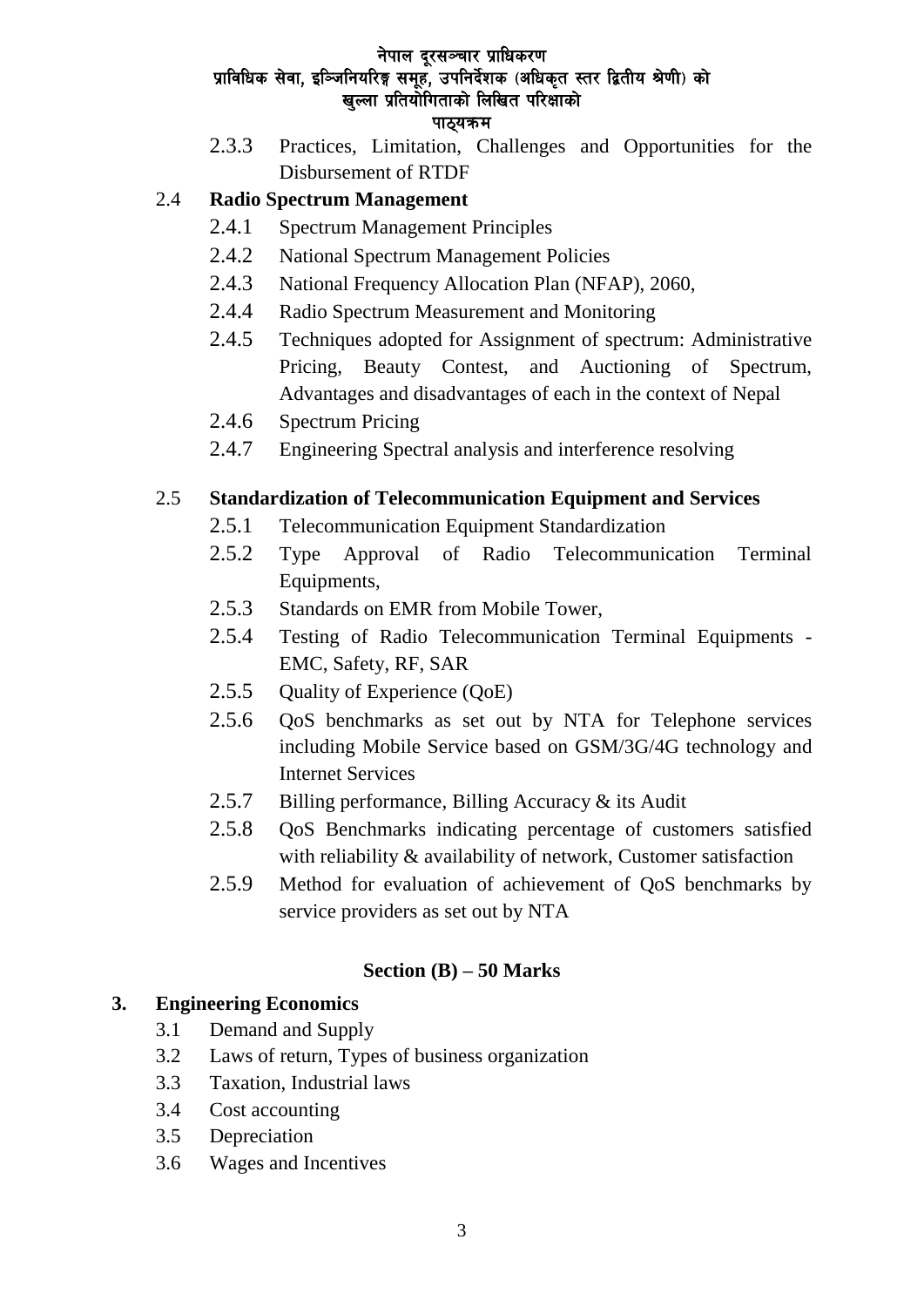- 3.7 Capital budgeting
- 3.8 Capital structure,
- 3.9 Basic methodology of engineering economic studies
- 3.10 Financial analysis
- 3.11 Risk analysis
- 3.12 Interest and time value of money
- 3.13 Basic knowledge of trial balance and balance sheet
- 3.14 Income statements
- 3.15 Revenue and capital expenditure
- 3.16 Budgeting and capitalization
- 3.17 Depreciation and subsidy
- 3.18 Procurement procedures (FOB, CIF, LQD, LC, Insurance, Invoice, Bid security, performance bond)
- 3.19 Competitive bidding
- 3.20 Procurement of Goods
- 3.21 Procurement of Consulting Services
- 3.22 Fundaments of Electronic Commerce
- 3.23 Internet and Networking Economics
- 3.24 Tariff and Market segmentation concepts
- 3.25 Concept and Practices of Cyber Law in e-commerce/e-governance

#### **4. Management : Concept and Principles**

- 4.1 Vision, Mission, Goal, Objectives
- 4.2 Targets, Strategies
- 4.3 Organization structure
- 4.4 Authority and Power delegation
- 4.5 Job description
- 4.6 Leadership
- 4.7 Team Work
- 4.8 Motivation
- 4.9 Group dynamics
- 4.10 Time management
- 4.11 Conflict Management
- 4.12 MIS
- 4.13 Outsourcing
- 4.14 Inventory control
- 4.15 Negotiation Skills
- 4.16 Arbitration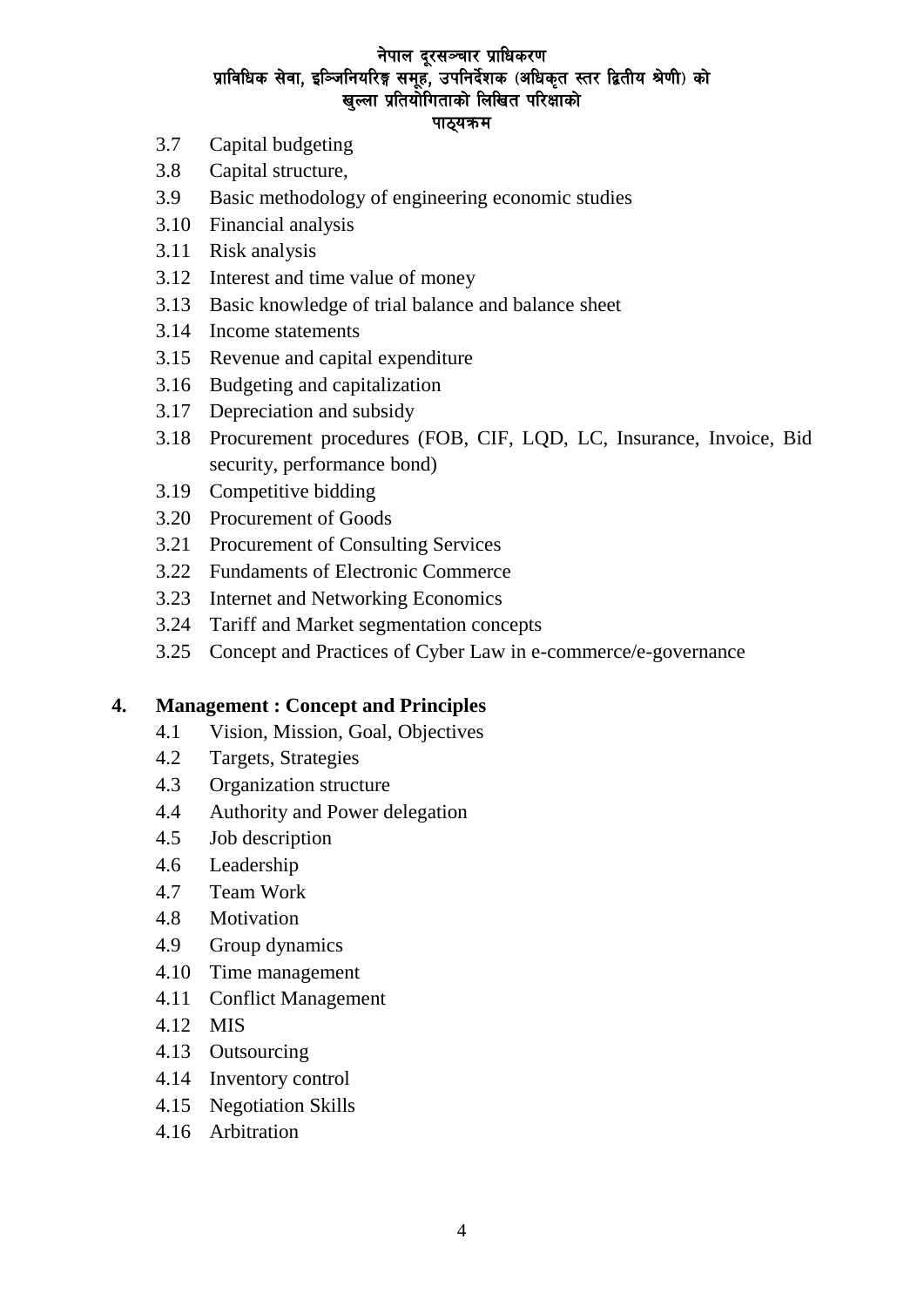### **5. Project Management**

- 5.1 The project life cycle
- 5.2 Setting project objectives and goals
- 5.3 Network model: CPM & PERT
- 5.4 Gantt chart
- 5.5 Project scheduling
- 5.6 Resource leveling
- 5.7 Systems of Project control
- 5.8 Cost control
- 5.9 Preparation of operational budget
- 5.10 Introduction to Budgetary Control and Program Budgeting
- 5.11 Planning the quality
- 5.12 Time and cost dimensions
- 5.13 Negotiation Skills
- 5.14 Supplies and Services
- 5.15 SWOT Analysis

#### **6. Legislative Provisions**

- 6.1 ITU Radio Regulations
- 6.2 Radio Act, 2014
- 6.3 National Broadcasting Act, 2047
- 6.4 Telecommunications Act, 2053
- 6.5 Telecommunications Regulation, 2054
- 6.6 Company Act, 2053
- 6.7 Privatization Act, 2050
- 6.8 Consumer Protection Act, 2054
- 6.9 Competition Promotion and Market Protection Act, 2063
- 6.10 Telecommunication Policy, 2060
- 6.11 Radio Frequency Policy for Telecommunications Services (Distribution & Pricing)2069, Broadband Policy, 2071
- 6.12 ICT Policy, 2072
- 6.13 [Long-term Policy of Information and Communication Sector 2059,](http://www.moic.gov.np/upload/documents/Long-term-Policy-of-Information-and-Communication-Sector-2059-eng.pdf) (2003)
- 6.14 RTDF Bylaw, 2012
- 6.15 Nepal Telecommunication Authority (conditions related to employee's service) bylaw, 2007 A. D.
- 6.16 Nepal Telecommunication Authority Financial Management bylaw, 2010 A. D.
- 6.17 Monitoring Working Procedure Bylaws Final, 2012 A.D.
- 6.18 NTA work performance bylaw, 2068
- 6.19 NTA Cases Procedure bylaw, 2011 A. D.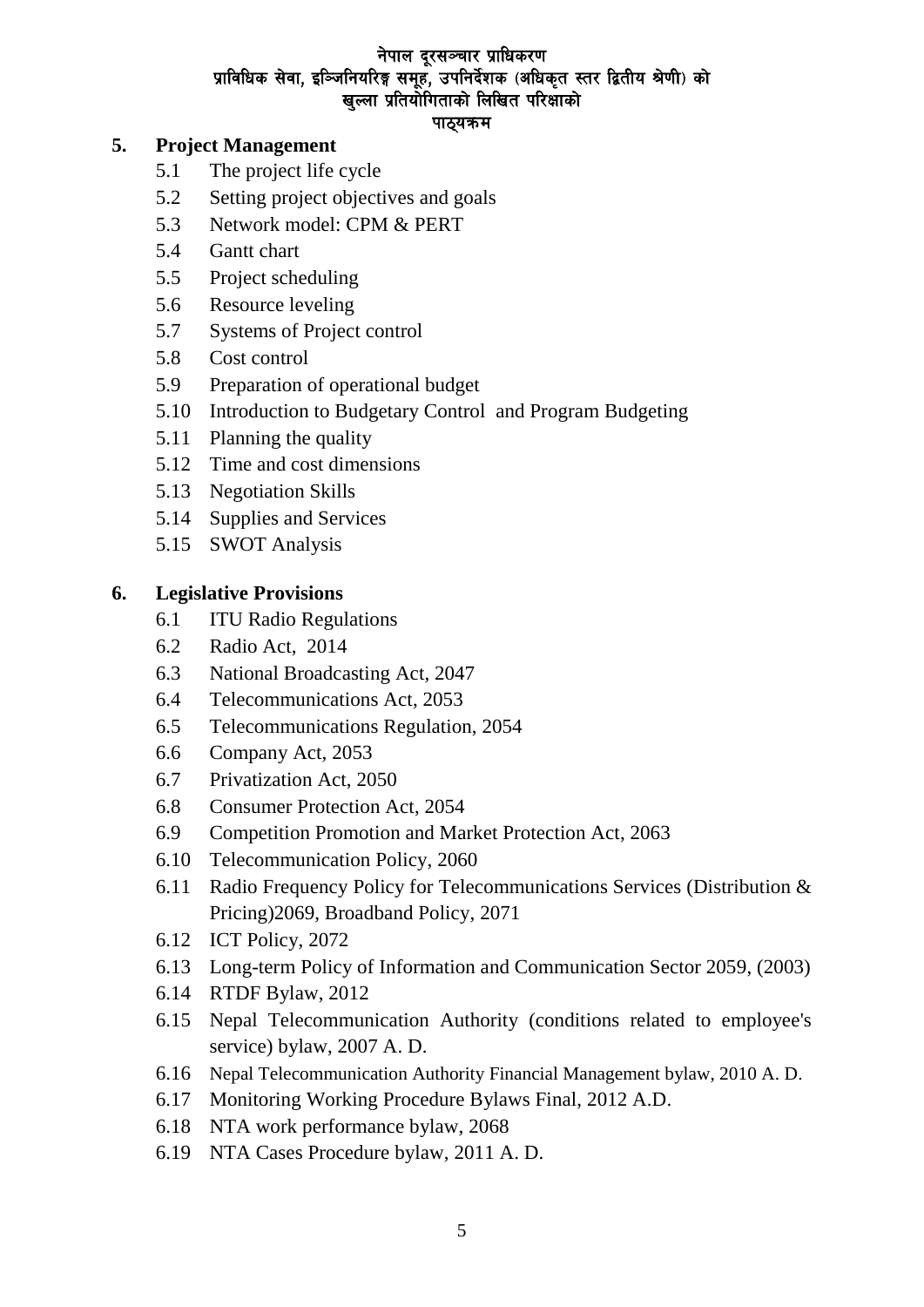- 6.20 Type Approval Working Procedure for Customer Premises Radio Telecommunication Equipment -2016 (TAP-04)
- 6.21 Tariff Guidelines, Interconnection Guidelines, 2065 (with Amendment)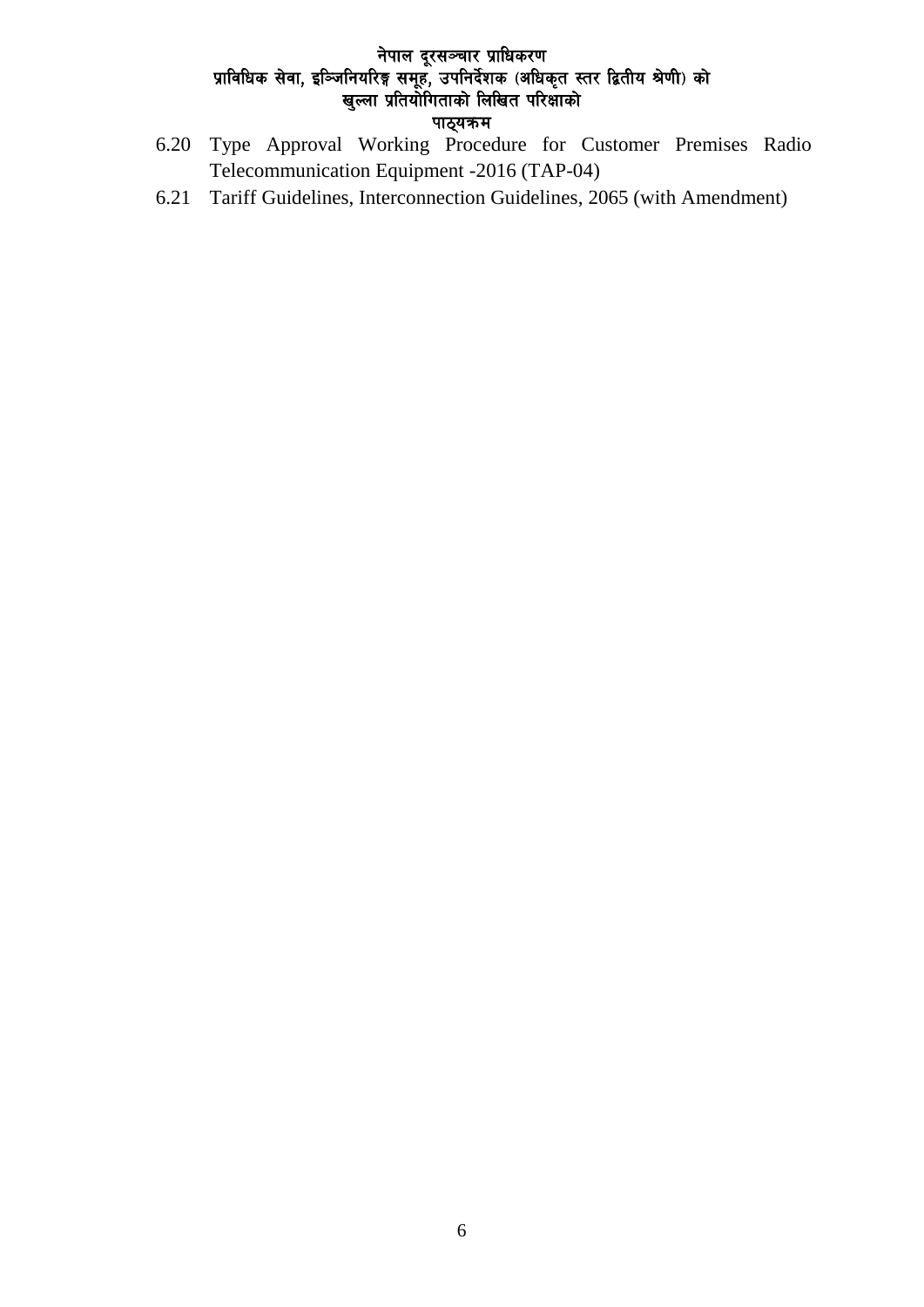## **Section (A) – 40 Marks**

### **1. Telecommunication Systems and Engineering Design Data Systems**

- 1.1 Telecommunication network
- 1.2 Transmission media, transmission lines
- 1.3 signal and noise measurements
- 1.4 Echo and singing
- 1.5 Space/time/frequency/wave length division multiplexing
- 1.6 Packet
- 1.7 Message and circuit switching
- 1.8 X.25 Protocol
- 1.9 Frame relay
- 1.10 TCP/IP Protocol
- 1.11 Functions of switching
- 1.12 Stored Programmed Controlled switch
- 1.13 TS/ST/TST/STS switching
- 1.14 No 5 and No 7 signaling
- 1.15 ISDN
- 1.16 BISDN
- 1.17 ATM
- 1.18 PDH/SDH
- 1.19 DSL
- 1.20 Navigational systems
- 1.21 Numbering
- 1.22 Routing and charging plans,
- 1.23 Video systems- NTSC, PAL, SECAM
- 1.24 Standards, Transmission and reception
- 1.25 Video compression and standards
- 1.26 Telecommunication system analysis and planning
- 1.27 Wireless systems: Satellite, Microwave/Ultra High frequency (UHF)
- 1.28 Wireless Local Loop (WLL), Cellular
- 1.29 Wireline Systems: PSTN, Optical fiber, LAN/MAN/WAN, Broadband Cable
- 1.30 LTE,UMTS, IMT-2000, WiMAX, IMS, NGN, MPLS, Real time protocol, Voice over IP, IP/PSTN Platform, IN, SSP, SCP, SCP, SSP, SMS and basics of GIS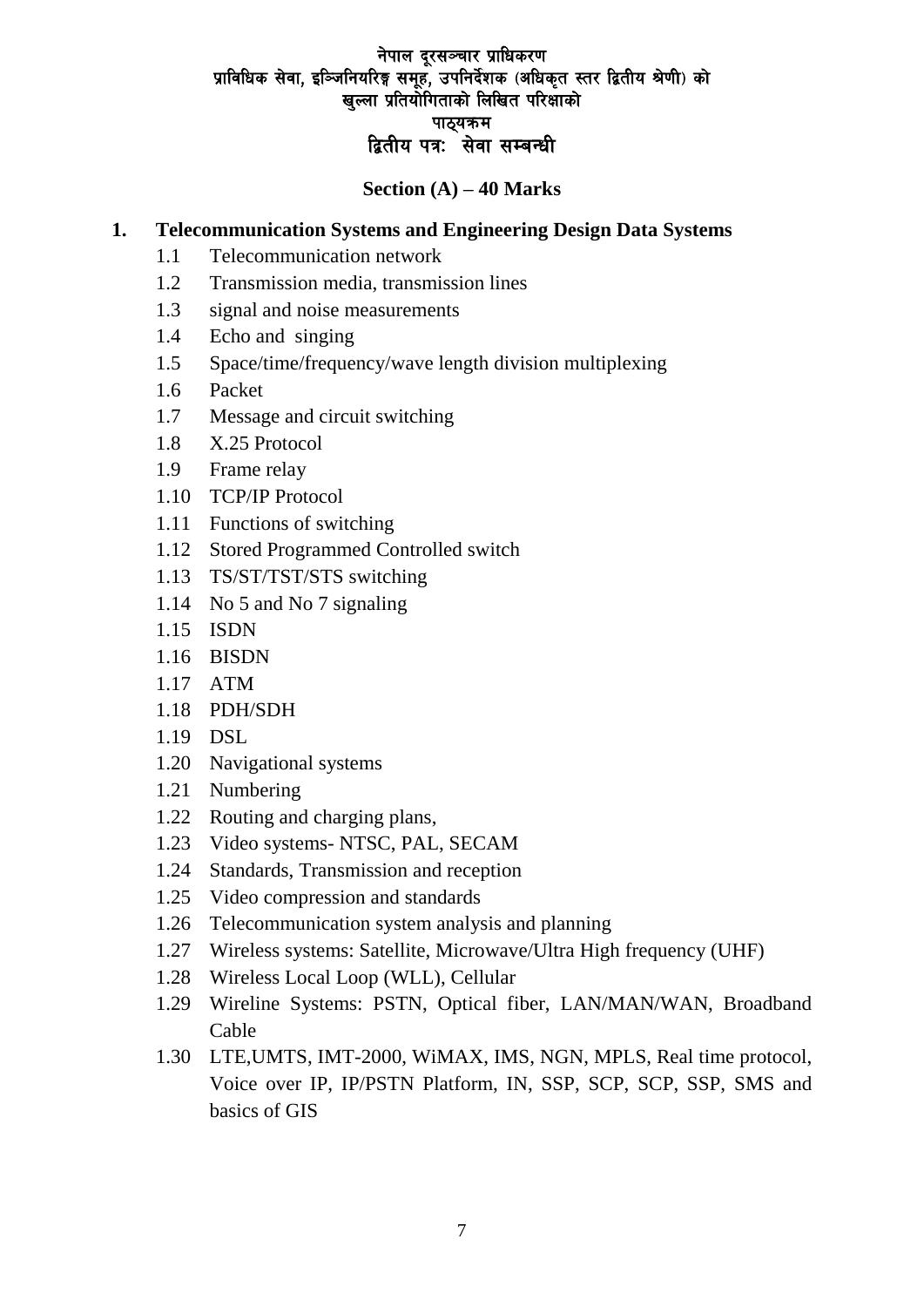### **Section (B) – 60 Marks**

#### 2. **Communication Engineering for Voice and Data**

- 2.1 Transmission and Switching
- 2.2 Multiplexing and Signaling
- 2.3 Alerting and Supervision
- 2.4 Call traffic Engineering, Network Optimization
- 2.5 Erlang B formulae, Erlang C formulae
- 2.6 Engset Concept, Busy hour, Carried traffic
- 2.7 Offered traffic
- 2.8 Transmission Systems
- 2.9 Digital Multiplexing
- 2.10 Broadband techniques DSL, ATM, SDH, SONET, ISDN, VoIP, OSI model
- 2.11 Frame relay
- 2.12 TCPIP
- 2.13 Real time Protocol
- 2.14 MPLS
- 2.15 NGN
- 2.16 IMS
- 2.17 Optical fiber communication
- 2.18 Difference between analog and digital communications
- 2.19 Basic communications elements
- 2.20 Signal and noise in communication system
- 2.21 AM, DSC-SC, SSB-SC, PM, FM, Super heterodyne AM and FM receiver
- 2.22 Digital to analog and analog to digital conversion
- 2.23 Sampling theorem, Sample and hold Circuit, A law,  $\mu$ -law, quantizer
- 2.24 Coding: NRZ/HDB3/AMI
- 2.25 Error detection and correction
- 2.26 PCM/ADPCM
- 2.27 Digital Modulation: ASK/PSK/FSK /QPSK /MSK / QAM
- 2.28 Modulation and demodulation circuits
- 2.29 Frequency converter and Mixers, Phase locked loop,
- 2.30 Internet Systems : Internet and World Wide Web, Protocols used in network and applications, Capabilities, Privacy and security issues

#### 3. **Digital Networks and Wireless Network**

- 3.1 Architecture
- 3.2 Network components